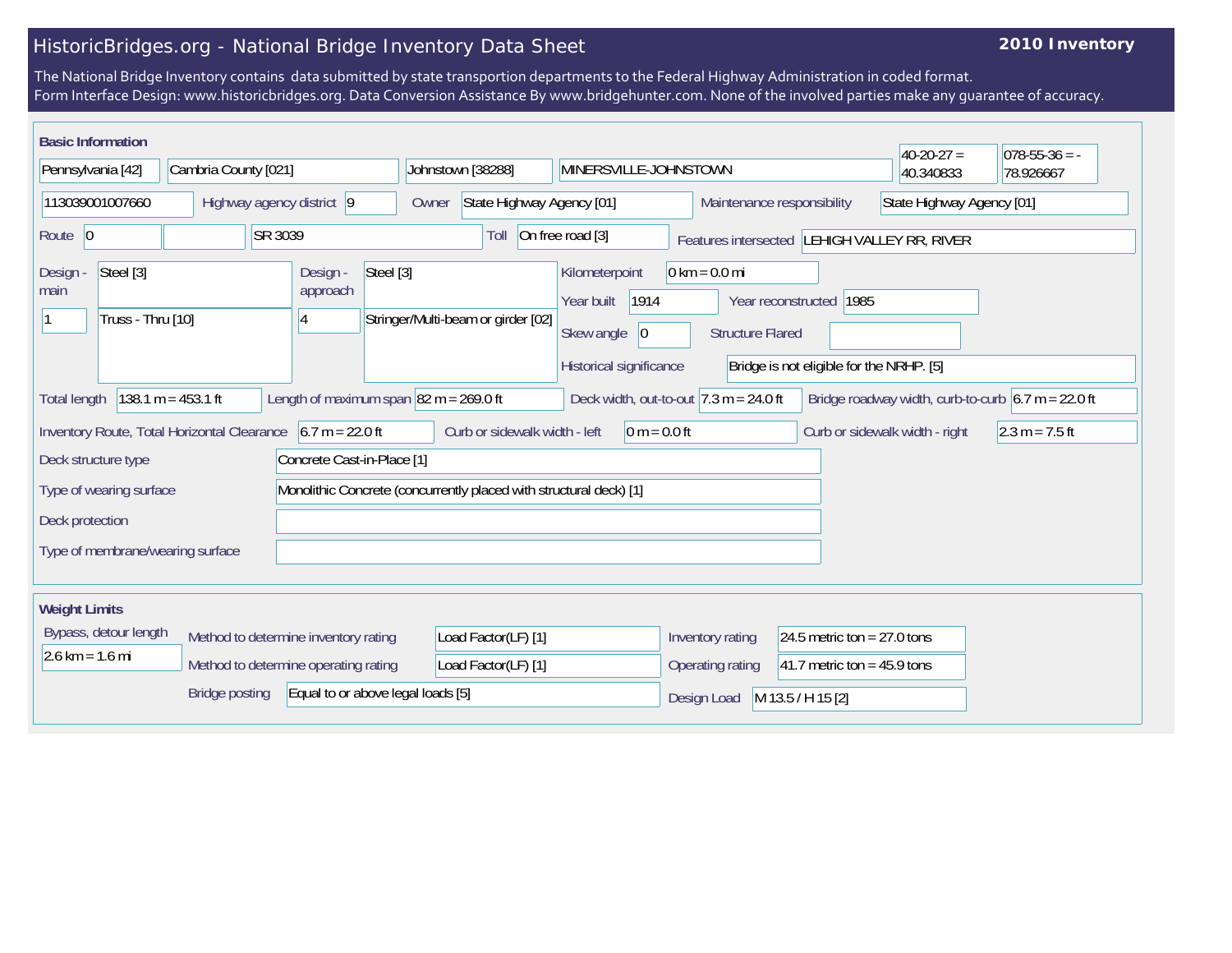| <b>Functional Details</b>                                                                                                            |                                                                                                                                                       |                              |                                                       |  |  |  |
|--------------------------------------------------------------------------------------------------------------------------------------|-------------------------------------------------------------------------------------------------------------------------------------------------------|------------------------------|-------------------------------------------------------|--|--|--|
| Average daily truck traffi 4<br>Average Daily Traffic<br>1801                                                                        | Year 2007<br>%                                                                                                                                        | Future average daily traffic | 3096<br>2023<br>Year                                  |  |  |  |
| Minor Arterial (Urban) [16]<br>$6.7 m = 22.0 ft$<br>Road classification<br>Approach roadway width<br>Lanes on structure 2            |                                                                                                                                                       |                              |                                                       |  |  |  |
| Type of service on bridge Highway-pedestrian [5]                                                                                     | Direction of traffic 2 - way traffic [2]                                                                                                              |                              | Bridge median                                         |  |  |  |
| No parallel structure exists. [N]<br>Parallel structure designation                                                                  |                                                                                                                                                       |                              |                                                       |  |  |  |
| Highway-waterway-railroad [ Lanes under structure<br> 2 <br>Navigation control<br>Type of service under bridge                       |                                                                                                                                                       |                              |                                                       |  |  |  |
| Navigation vertical clearanc<br>$0 = N/A$                                                                                            | Navigation horizontal clearance $ 0 = N/A$                                                                                                            |                              |                                                       |  |  |  |
|                                                                                                                                      | Minimum navigation vertical clearance, vertical lift bridge $\vert$ 0 m = 0.0 ft<br>Minimum vertical clearance over bridge roadway<br>$6 m = 19.7 ft$ |                              |                                                       |  |  |  |
| Minimum lateral underclearance reference feature Highway beneath structure [H]                                                       |                                                                                                                                                       |                              |                                                       |  |  |  |
| Minimum lateral underclearance on left $0 = N/A$<br>Minimum lateral underclearance on right $6.6$ m = 21.7 ft                        |                                                                                                                                                       |                              |                                                       |  |  |  |
| Minimum vertical underclearance reference feature   Highway beneath structure [H]<br>Minimum Vertical Underclearance $5 m = 16.4 ft$ |                                                                                                                                                       |                              |                                                       |  |  |  |
| Appraisal ratings - underclearances   Better than present minimum criteria [7]                                                       |                                                                                                                                                       |                              |                                                       |  |  |  |
|                                                                                                                                      |                                                                                                                                                       |                              |                                                       |  |  |  |
| <b>Repair and Replacement Plans</b>                                                                                                  |                                                                                                                                                       |                              |                                                       |  |  |  |
| Type of work to be performed                                                                                                         | Work to be done by contract [1]<br>Work done by                                                                                                       |                              |                                                       |  |  |  |
| Replacement of bridge or other structure because<br>of substandard load carrying capacity or substantial                             | Bridge improvement cost<br>$ 0\rangle$                                                                                                                | Roadway improvement cost     | 1000                                                  |  |  |  |
| bridge roadway geometry. [31]                                                                                                        | Length of structure improvement                                                                                                                       | $173 m = 567.6 ft$           | Total project cost<br>3000                            |  |  |  |
|                                                                                                                                      | Year of improvement cost estimate                                                                                                                     |                              |                                                       |  |  |  |
|                                                                                                                                      | Border bridge - state                                                                                                                                 |                              | Border bridge - percent responsibility of other state |  |  |  |
|                                                                                                                                      | Border bridge - structure number                                                                                                                      |                              |                                                       |  |  |  |